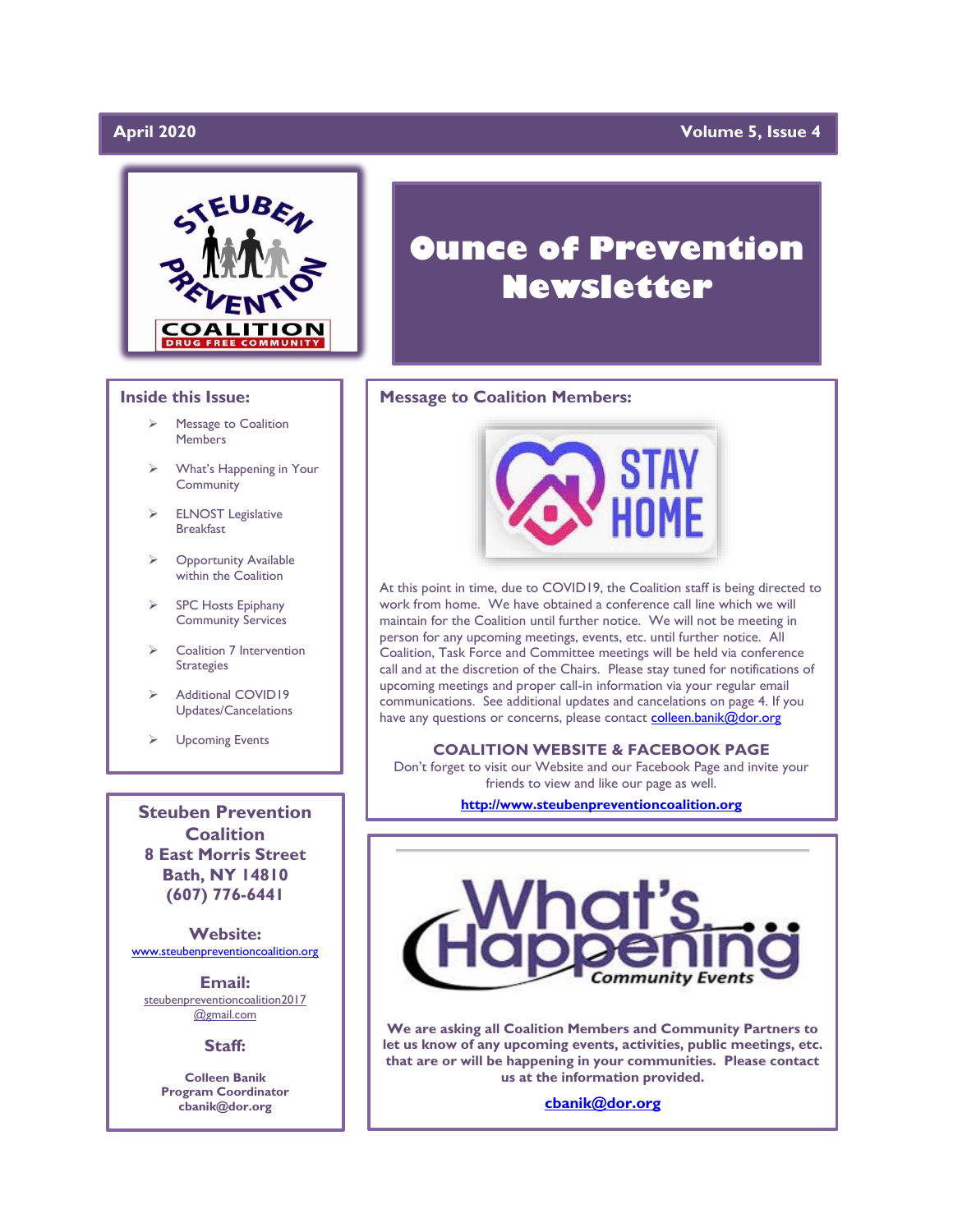

(Photo: from left – Alison Hunt, Congressman Reed's Office, Sharon Moore, Senator Tom O'Mara's Office, Jeremy Cranmer, Neighborhood Transportation Center, Assemblyman Chris Friend, Student Leader Alexis Loss and Bill Caudill, Steuben County Youth Bureau)

On March 6, 2020 the Steuben Prevention Coalition attended the 2020 Annual Legislative Breakfast at the invitation of the Expanded Learning Network of the Southern Tier. The Coalition heard from state, federal and local representatives as well as approximately 54 participants at the breakfast relative to their thoughts and concerns for area organizations, agencies and communities.

The Coalition had an opportunity to briefly present some of the critical data obtained in the recent 2019 Prevention Needs Assessment Survey.

If you would like to know more about the Prevention Needs Assessment Survey results, please contact the Coalition at [colleen.banik@dor.org](mailto:colleen.banik@dor.org)





**Opportunity Available**

**The Steuben Prevention Coalition has an opening available for an individual looking to join our team.**

# **Clerical Assistant DFC – Steuben Prevention Coalition**

CLERICAL ASSISTANT Substance Free Living/Prevention Bath, NY Part-Time (17-21 hours a week)

PRIMARY FUNCTION: The clerical assistant will assist the Program Coordinator with daily operations of the Steuben Prevention Coalition whole purpose is to strengthen collaboration and increase capacity building among communities and reduce substance abuse among youth.

For a full job description and/or if you are interested in a position, please contact Jackie Andersen at jacqueline.andersen@dor.org to discuss next steps.

<https://www.catholiccharitiessteuben.org/join-our-team/>

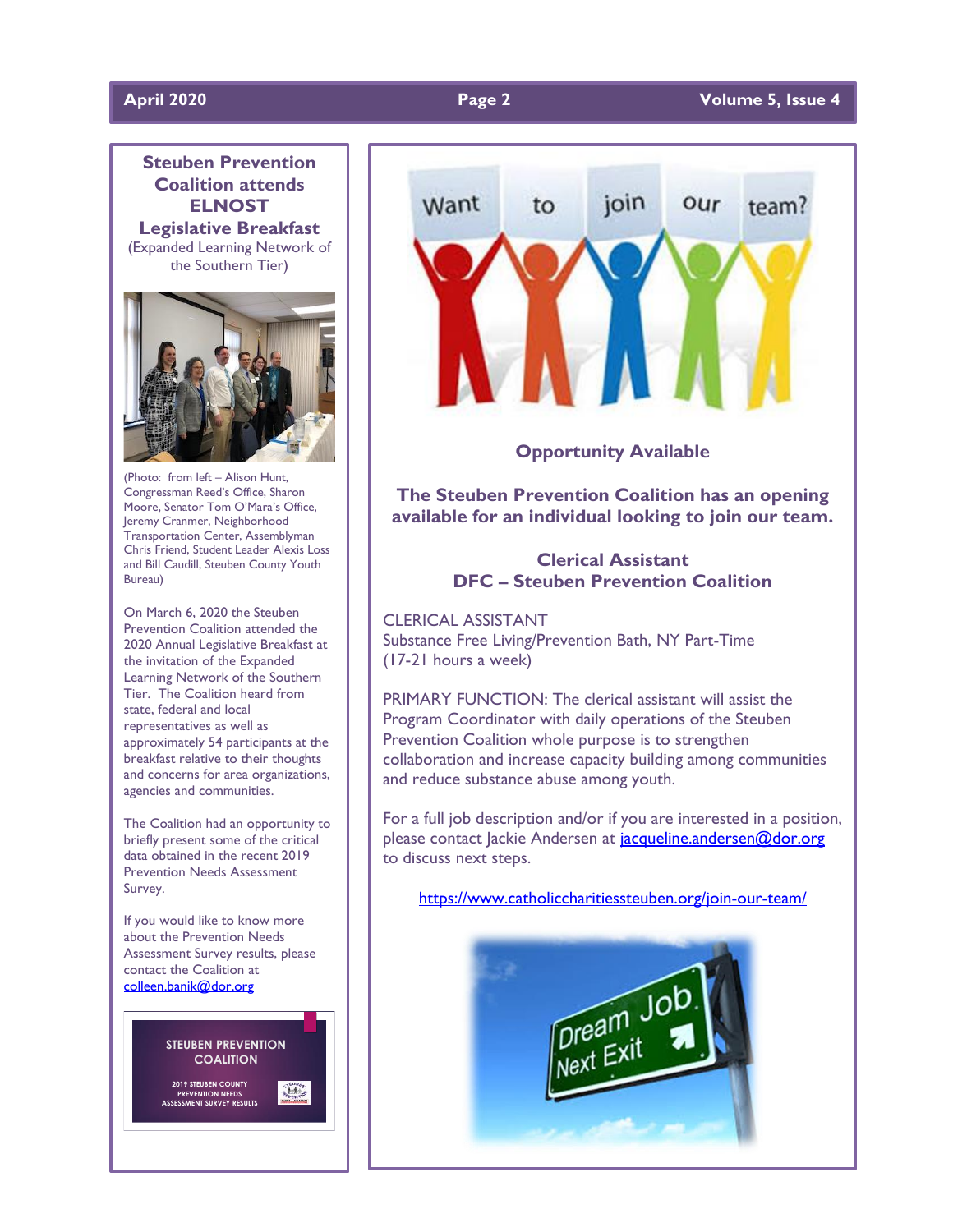# **April 2020 Page 3 Volume 5, Issue 4**



hosted our Evaluation Services Consultant from Epiphany Community Services at a full Coalition meeting. Great communication, discussion and work was accomplished during this meeting revolving around capacity building and sustainability of the Coalition.

Thank you, Kelli Keck for your continued guidance and support and thank you to our Coalition members in attendance.



### **Reminder to Coalition Members of the 7 Intervention Strategies Effecting Community Action & Community Change (Epiphany Community Services)**

#### **Community Change**

Coalitions are uniquely designed to create change. Community changes are those changes that result in new and modified policies, practices or programs. These changes must be facilitated by or on behalf of the coalition and must be aimed at the issues the coalition is working on, such as substance abuse, healthcare, policy and early childhood development. Changes must occur and are not merely planned. The coalition cannot count changes that are done by members of the coalition of their own volition. Additionally, changes that are not related to the goals of the coalition cannot be counted.

### **Community Action**

As coalitions are uniquely designed to create change, they must take action to create these changes in policy, program and practice. Community actions must be related to a subsequent community change. These actions must be facilitated by or on behalf of the coalition and must be aimed at the issues the coalition is working on, such as substance abuse, healthcare, policy and early childhood development. Actions must occur and are not merely planned. The coalition cannot count actions that are done by members of the coalition of their own volition. Additionally, actions that are not related to the goals of the coalition cannot be Counted.

#### **Strategies**



### **Provide Information**

Educational presentations, workshops or seminars or other presentations of data. These are typically one-way communications such as billboards, web-based communication, public announcements brochures etc.

#### **Build Skills**

Workshops, seminars or other activities designed to increase the skills of participants, members and staff needed to achieve population level outcomes. These typically involve twoway communications such as training, technical assistance, distance learning and curriculum development.

#### **Provide Support**

Creating opportunities to support people to participate in activities that reduce risk or enhance protection such as alternative activities, mentoring, referrals, support groups or clubs.

#### **Modify Access/Barriers**

Improving systems and processes to increase the ease, ability and opportunity to utilize those systems and services, such as assuring healthcare, justice, education, special needs and cultural and language sensitivity.

#### **Changing Incentives/Disincentives**

Increasing or decreasing the probability of a specific behavior that reduces risk or enhances protection by altering the consequences for performing that behavior.

#### **Change Physical Design**

Changing the physical design or structure of the environment to reduce risk or enhance protection. Examples include parks, landscapes, signage, lighting and outlet density.

#### **Modifying Policies**

Formal change in written procedures, bylaws, proclamations, rules or laws with written documentation and or voting procedures. Examples include workplace initiatives, law enforcement procedure and practices, public policy actions, systems change with government, communities and organizations.